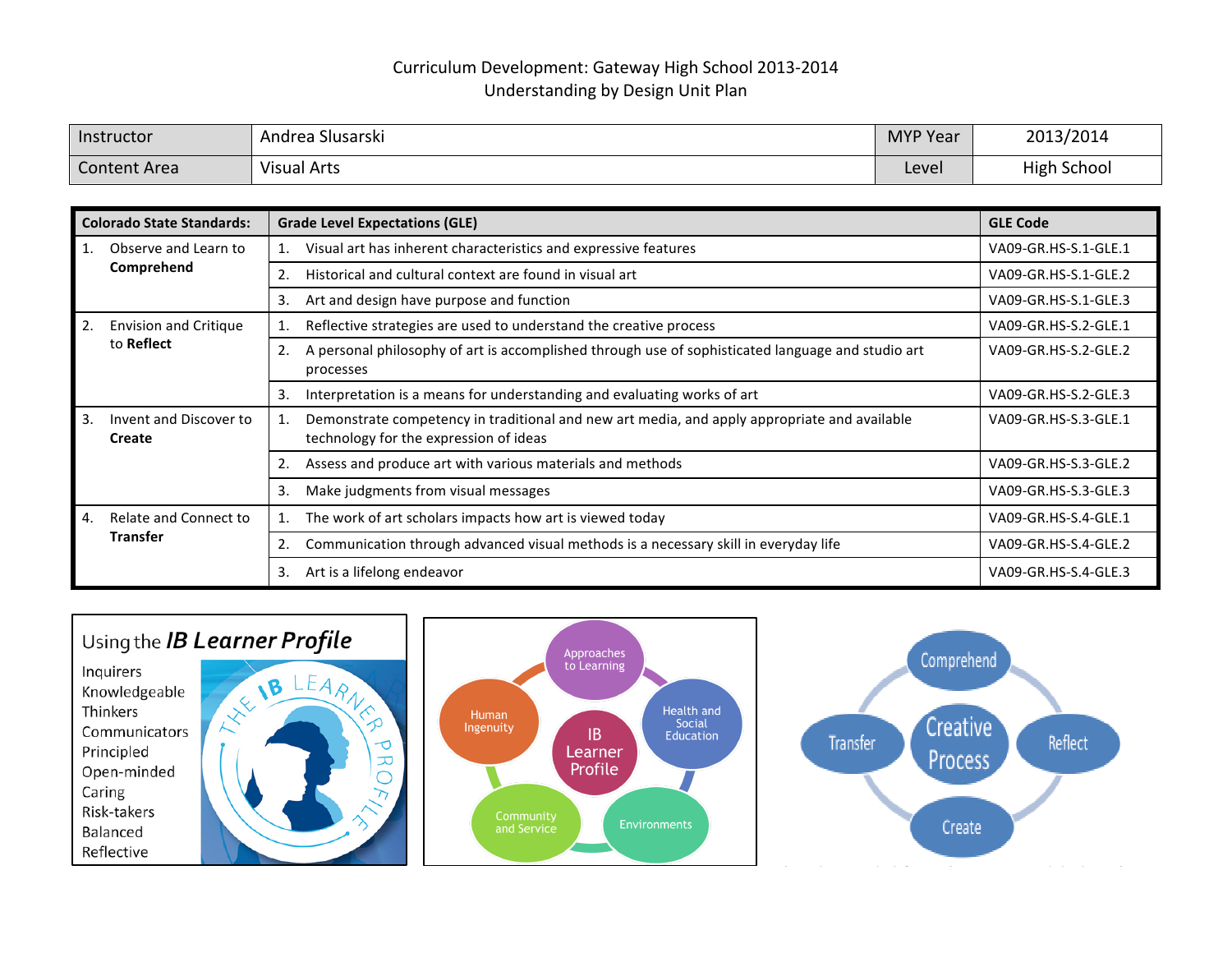## Curriculum Development: Gateway High School 2013-2014 Understanding by Design Unit Plan

| <b>UNIT TITLE</b>                                                                                                                                                                                                                                                                                                                                                                                                                                                                                                                                                                                                                                                                                                                                                                                                                                                                                                |                                                                                                                                        | Drawing One                                                                                                                                           | <b>LENGTH OF UNIT</b>                                                                                      | Semester                                                          |  |  |  |
|------------------------------------------------------------------------------------------------------------------------------------------------------------------------------------------------------------------------------------------------------------------------------------------------------------------------------------------------------------------------------------------------------------------------------------------------------------------------------------------------------------------------------------------------------------------------------------------------------------------------------------------------------------------------------------------------------------------------------------------------------------------------------------------------------------------------------------------------------------------------------------------------------------------|----------------------------------------------------------------------------------------------------------------------------------------|-------------------------------------------------------------------------------------------------------------------------------------------------------|------------------------------------------------------------------------------------------------------------|-------------------------------------------------------------------|--|--|--|
| Stage One: Desired Results [Guiding Principled of the Unit]                                                                                                                                                                                                                                                                                                                                                                                                                                                                                                                                                                                                                                                                                                                                                                                                                                                      |                                                                                                                                        |                                                                                                                                                       |                                                                                                            |                                                                   |  |  |  |
| <b>Colorado State Standards &amp; Grade Level Expectations</b><br>HS-S.1.1 Visual art has inherent characteristics and expressive features<br>HS-S.1.2 Historical and cultural context are found in visual art<br>HS-S.1.3 Art and design have purpose and function<br>HS-S.2.1 Reflective strategies are used to understand the creative process<br>HS-S.2.2 A personal philosophy of art is accomplished through use of sophisticated language and studio art processes<br>HS-S.2.3 Interpretation is a means for understanding and evaluating works of art<br>HS-S.3.1 Demonstrate competency in traditional and new art media, and apply appropriate and available technology to express ideas<br>HS-S.3.2 Assess and produce art with various materials and methods<br>HS-S.4.2 Communication through advanced visual methods is a necessary skill in everyday skill<br>HS-S.4.3 Art is a lifelong endeavor |                                                                                                                                        |                                                                                                                                                       |                                                                                                            |                                                                   |  |  |  |
| Concepts:                                                                                                                                                                                                                                                                                                                                                                                                                                                                                                                                                                                                                                                                                                                                                                                                                                                                                                        | Characteristics of Art: Line, Value, Depth, Composition, Fore/Middle/Back Ground, Content, Theme, Perspective, Narrative, Illustration |                                                                                                                                                       |                                                                                                            |                                                                   |  |  |  |
| <b>Understandings:</b>                                                                                                                                                                                                                                                                                                                                                                                                                                                                                                                                                                                                                                                                                                                                                                                                                                                                                           |                                                                                                                                        | <b>Inquiry Questions:</b>                                                                                                                             | <b>Inquiry Questions:</b>                                                                                  |                                                                   |  |  |  |
| My students will understand that                                                                                                                                                                                                                                                                                                                                                                                                                                                                                                                                                                                                                                                                                                                                                                                                                                                                                 |                                                                                                                                        | Factual                                                                                                                                               | Conceptual                                                                                                 |                                                                   |  |  |  |
| Sketches and planning help organize the creative process.                                                                                                                                                                                                                                                                                                                                                                                                                                                                                                                                                                                                                                                                                                                                                                                                                                                        |                                                                                                                                        |                                                                                                                                                       |                                                                                                            |                                                                   |  |  |  |
|                                                                                                                                                                                                                                                                                                                                                                                                                                                                                                                                                                                                                                                                                                                                                                                                                                                                                                                  |                                                                                                                                        |                                                                                                                                                       | How do you begin a work of art?                                                                            | What is considered art?                                           |  |  |  |
| environmental influences.                                                                                                                                                                                                                                                                                                                                                                                                                                                                                                                                                                                                                                                                                                                                                                                                                                                                                        |                                                                                                                                        | The visual arts employ visual literacy to communicate ideas and help aide<br>choices about material culture while recognizing social, historical, and | How do you use various tools,<br>materials, techniques, and processes in<br>the specific medium (drawing). | What is the purpose of art?<br>How is drawing used to communicate |  |  |  |
| engages in trans-disciplinary content.                                                                                                                                                                                                                                                                                                                                                                                                                                                                                                                                                                                                                                                                                                                                                                                                                                                                           |                                                                                                                                        | Greater special awareness occurs when learned knowledge to technical skill                                                                            | What are the differences/similarities                                                                      | an idea?                                                          |  |  |  |
|                                                                                                                                                                                                                                                                                                                                                                                                                                                                                                                                                                                                                                                                                                                                                                                                                                                                                                                  |                                                                                                                                        | The critical process developed through the arts is also found in all other<br>disciplines (scientific inquiry, problem solving, literacy critique)    | between different techniques and<br>materials used in drawing?                                             |                                                                   |  |  |  |
| through a range of styles and approaches.                                                                                                                                                                                                                                                                                                                                                                                                                                                                                                                                                                                                                                                                                                                                                                                                                                                                        |                                                                                                                                        | Interpreting the world through art, artists seek to represent concepts                                                                                | How do the elements of value and line<br>influence the art of drawing?                                     |                                                                   |  |  |  |